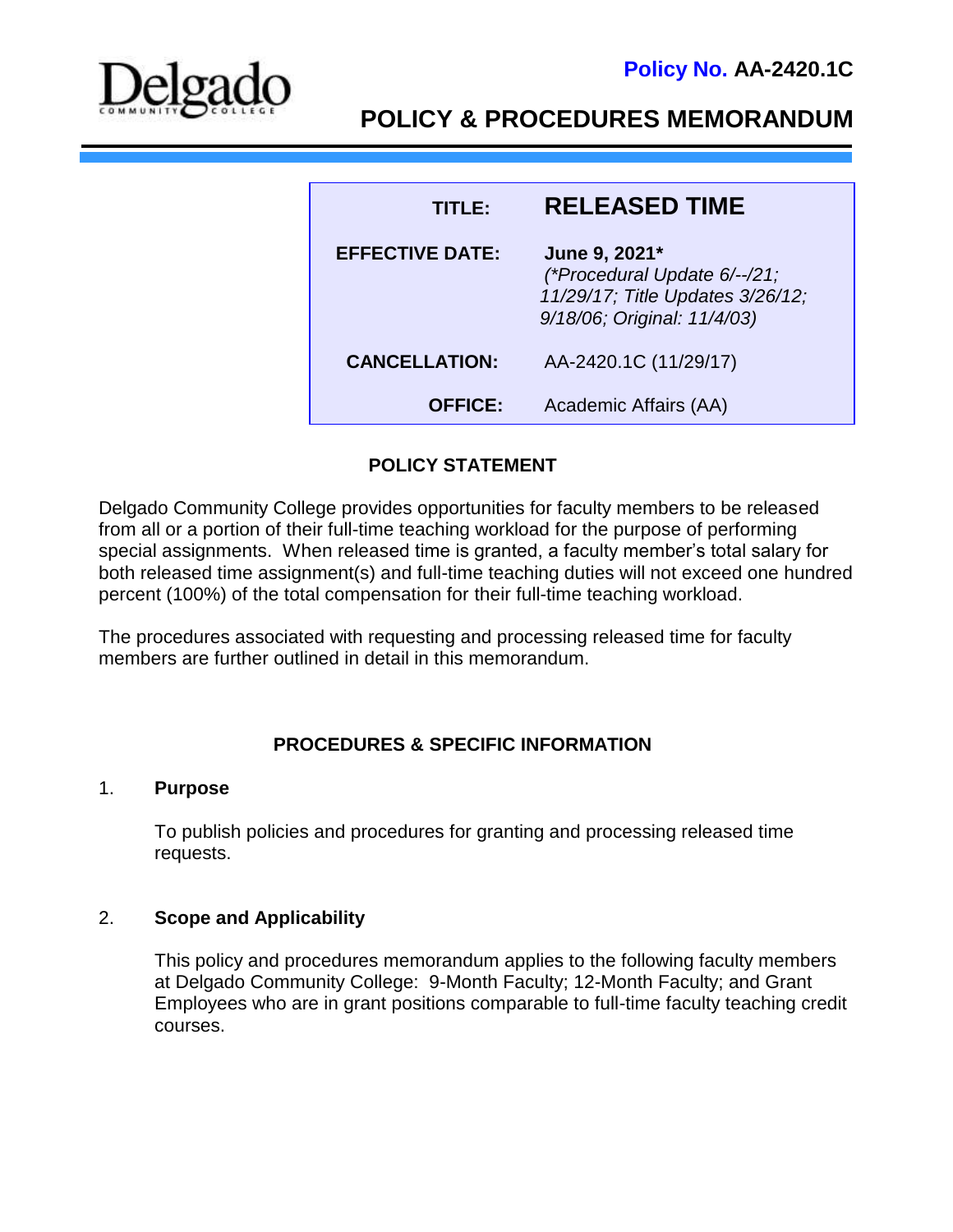# 3. **Procedures and Responsibilities**

When released time is granted, a faculty member's total salary for both released time assignment(s) and full-time teaching duties will not exceed one hundred percent (100%) of the total compensation for their full-time teaching workload. Released time cannot exceed 40% of the faculty member's regular full-time teaching workload in the fall or spring semester (or 20% during the summer session). Exceptions to the percentage maximum include Department/Program Chair duties for larger departments/programs, as per the College's [Additional](http://docushare3.dcc.edu/docushare/dsweb/Get/Document-7064)  [Compensation for Full-time Faculty policy,](http://docushare3.dcc.edu/docushare/dsweb/Get/Document-7064) and other exceptions as approved by the Vice Chancellor for Academic and Student Affairs.

One credit hour of released time is equivalent to 2.5 hours of work per week for the fall or spring semester, and 4.5 hours of work per week in the summer session.

The following applies to granting released time to full-time teaching faculty:

- A. A faculty member requesting released time from their teaching workload to perform special assignment(s) must complete and submit a [Request for](http://docushare3.dcc.edu/docushare/dsweb/Get/Document-556/2420-001.doc)  [Released Time,](http://docushare3.dcc.edu/docushare/dsweb/Get/Document-556/2420-001.doc) Form 2420/001 to the Division Dean.
- B. The Division Dean evaluates the request, consults with the Associate Vice Chancellor for Academic Affairs, and, if warranted, recommends approval to the Vice Chancellor for Academic and Student Affairs, no later than the end of the spring semester for the following academic year. If released time is approved, the Division Dean ensures necessary arrangements have been made to have all classes fully covered.
- C. The Vice Chancellor for Academic and Student Affairs is the final approval authority for Requests for Released Time. By the  $14<sup>th</sup>$  class day ( $7<sup>th</sup>$  class day for summer sessions), each Division Dean will submit to the Vice Chancellor for Academic and Student Affairs a list of all faculty members who have been granted released time with their percentages and will maintain originals of all Requests for Released Time forms (approved and disapproved). The Division Dean will also provide copies of the approved forms to the faculty member, Assistant Vice Chancellor for Human Resources, and Vice Chancellor for Academic and Student Affairs. The Office of the Vice Chancellor for Academic and Student Affairs will send a copy of the comprehensive list of all faculty who have been approved for released time with their percentages to the Vice Chancellor for Business and Administrative Affairs.